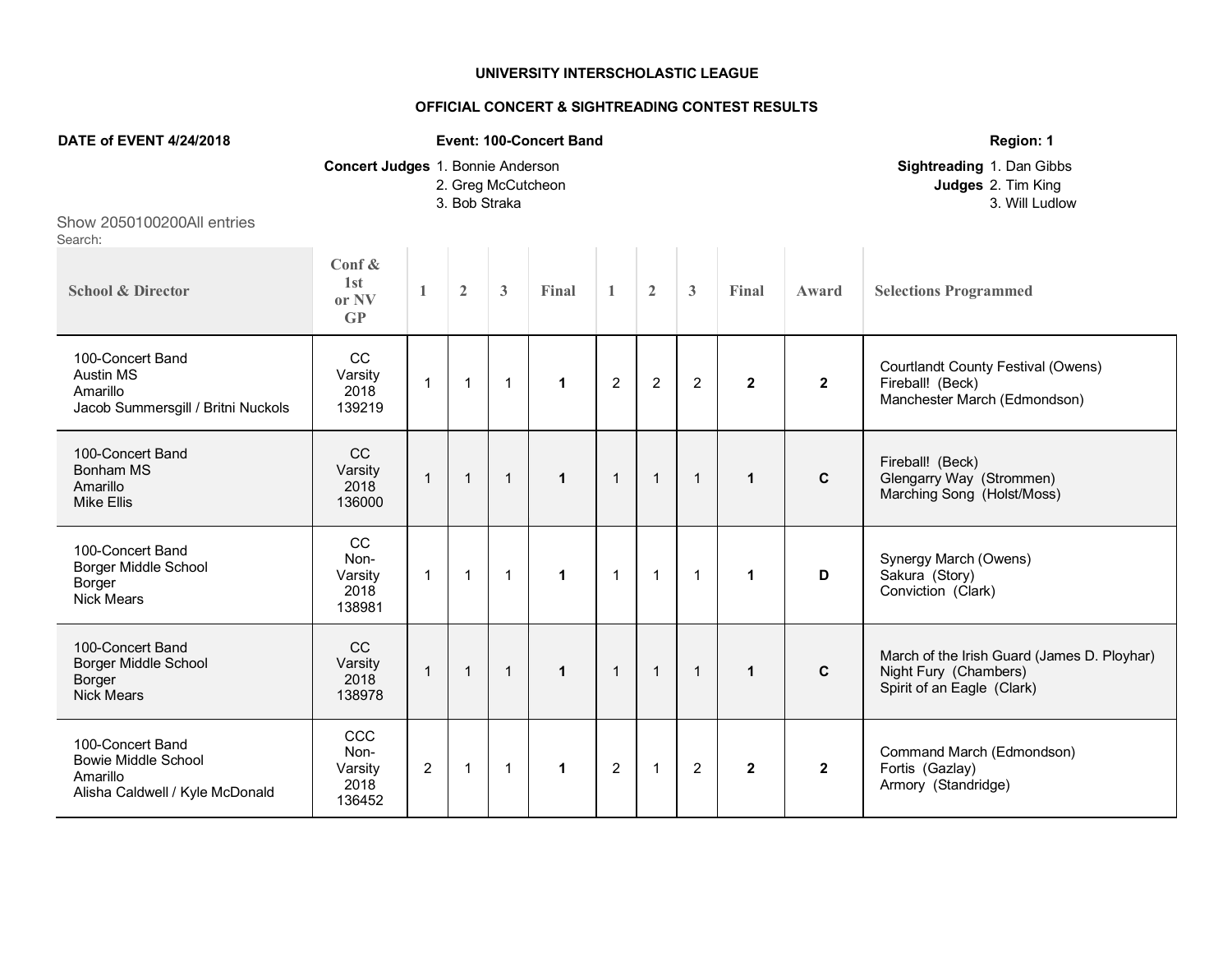| <b>School &amp; Director</b>                                                                                                         | Conf $\&$<br>1 <sub>st</sub><br>or NV<br>GP | 1              | $\overline{2}$ | 3            | Final        | $\mathbf{1}$ | $\overline{2}$ | 3              | Final        | Award          | <b>Selections Programmed</b>                                                                                           |
|--------------------------------------------------------------------------------------------------------------------------------------|---------------------------------------------|----------------|----------------|--------------|--------------|--------------|----------------|----------------|--------------|----------------|------------------------------------------------------------------------------------------------------------------------|
| 100-Concert Band<br><b>Bowie Middle School</b><br>Amarillo<br>Alisha Caldwell / Kyle<br>McDonald, Juan Montoya, Jacob<br><b>Diaz</b> | <b>CCC</b><br>Varsity<br>2018<br>136451     | $\mathbf{1}$   | $\mathbf{1}$   | $\mathbf{1}$ | $\mathbf{1}$ | 3            | $\sqrt{3}$     | 3              | $\mathbf{3}$ | $\overline{2}$ | Andalucia (Victor Lopez)<br><b>Colliding Visions (Balmages)</b><br>Fireball! (Beck)                                    |
| 100-Concert Band<br><b>Bushland Middle School</b><br>Amarillo<br>Joe Woolsey / Gregg Diamond,<br>Kolby Lamkin                        | CC<br>Varsity<br>2018<br>139247             | $\overline{1}$ | $\mathbf{1}$   | $\mathbf{1}$ | $\mathbf{1}$ | $\mathbf{1}$ | $\mathbf{1}$   | $\overline{1}$ | $\mathbf{1}$ | C              | Fortis (Gazlay)<br>As Twilight Falls (Sheldon)<br>March Zuma (John O'Reilly)                                           |
| 100-Concert Band<br><b>Bushland Middle School</b><br><b>AMARILLO</b><br>Kolby / Gregg Diamond, Joe<br>Woolsey                        | CC<br>Non-<br>Varsity A<br>2018<br>139251   | $\mathbf{1}$   | $\overline{1}$ | $\mathbf{1}$ | $\mathbf{1}$ | $\mathbf{1}$ | $\mathbf 1$    | $\mathbf{1}$   | $\mathbf{1}$ | D              | Fighting Falcon March (Todd Stalter)<br>In The Bleak Midwinter (Holst/Bullock)<br>Night Fury (Chambers)                |
| 100-Concert Band<br>Canadian Middle School<br>Canadian<br>Dean Webber / Jennifer Webber                                              | C<br>Varsity<br>2018<br>139137              | $\overline{1}$ | $\overline{1}$ | $\mathbf{1}$ | $\mathbf 1$  | $\mathbf{1}$ | $\mathbf{1}$   | $\overline{1}$ | $\mathbf{1}$ | C              | Lone Eagle March (Edmonson)<br>Ayrshire Portrait (Story)<br>Blue Ridge Reel (Balmages)                                 |
| 100-Concert Band<br>Canyon JH<br>Canyon<br>David Lough / Eric Rath                                                                   | CC<br>Non-<br>Varsity<br>2018<br>138904     | $\mathbf{1}$   | $\mathbf{1}$   | $\mathbf{1}$ | $\mathbf{1}$ | $\mathbf{1}$ | $\mathbf{1}$   | $\overline{1}$ | $\mathbf{1}$ | D              | Japanese War March (Rath, Eric)<br>As Twilight Falls (Sheldon)<br>Fireball! (Beck)                                     |
| 100-Concert Band<br>Canyon JH<br>Canyon<br>Eric Rath / David Lough                                                                   | cc<br>Sub Non-<br>Varsity<br>2018<br>138903 | $\mathbf{1}$   | $\mathbf{1}$   | $\mathbf{1}$ | $\mathbf 1$  | $\mathbf{1}$ | $\mathbf{1}$   | $\overline{1}$ | $\mathbf{1}$ | D              | March Primo (Eveland)<br>Sakura (Story)<br>Night Fury (Chambers)                                                       |
| 100-Concert Band<br>Canyon JH<br>Canvon<br>Eric Rath / David Lough                                                                   | CC<br>Varsity<br>2018<br>138901             | $\overline{1}$ | $\overline{1}$ | $\mathbf{1}$ | $\mathbf{1}$ | $\mathbf{1}$ | $\mathbf{1}$   | $\mathbf{1}$   | $\mathbf{1}$ | $\mathbf c$    | Military Escort (Harold Bennett, Arr.<br>Swearingen)<br>The Willows of Winter (Brooks)<br>La Madre de los Gatos (Beck) |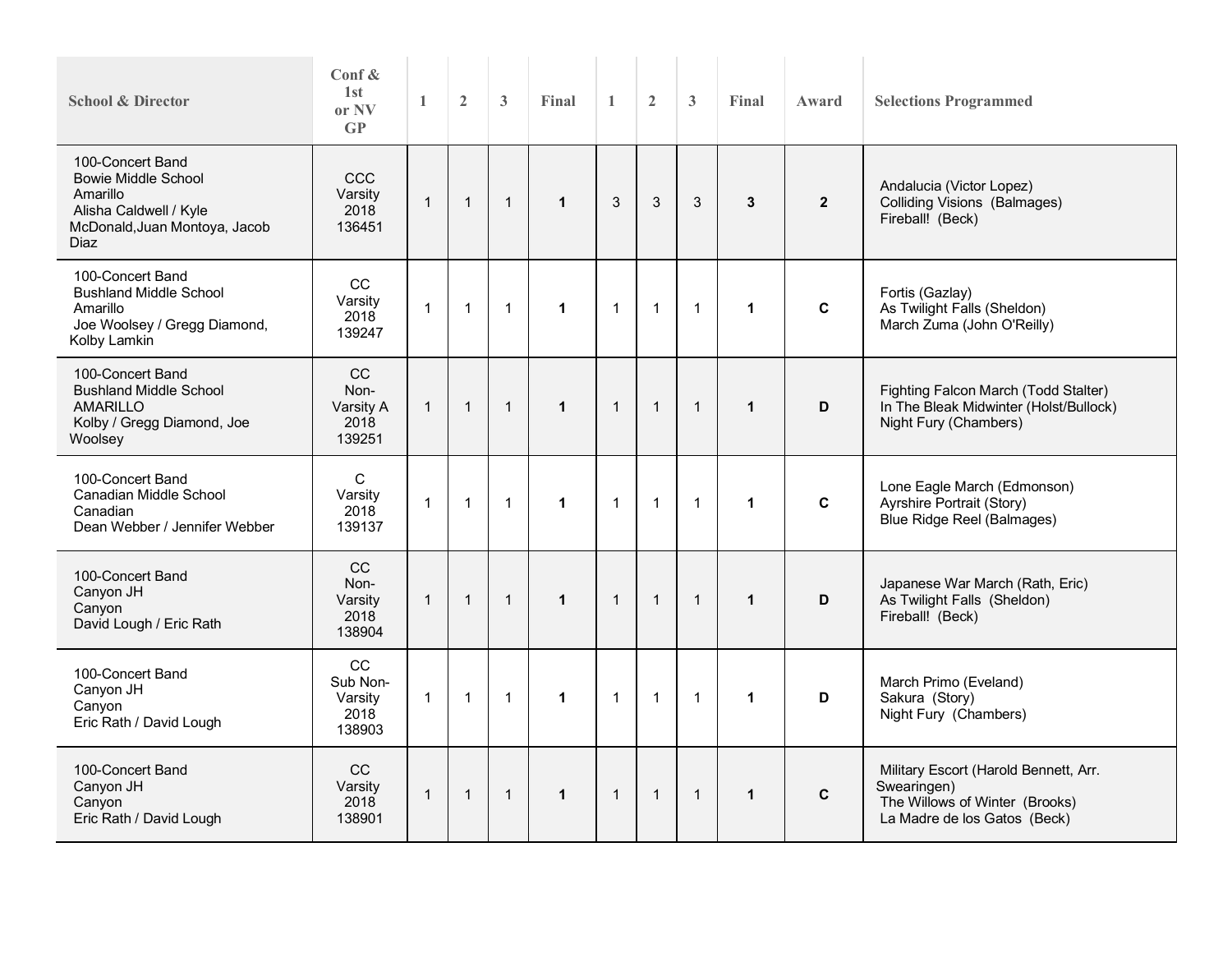| <b>School &amp; Director</b>                                                                                                   | Conf &<br>1st<br>or NV<br>$\mathbf{G}\mathbf{P}$ | $\mathbf{1}$   | $\overline{2}$ | $\mathbf{3}$   | Final          | $\mathbf{1}$   | $\overline{2}$ | $\mathbf{3}$   | Final          | Award        | <b>Selections Programmed</b>                                                                                           |
|--------------------------------------------------------------------------------------------------------------------------------|--------------------------------------------------|----------------|----------------|----------------|----------------|----------------|----------------|----------------|----------------|--------------|------------------------------------------------------------------------------------------------------------------------|
| 100-Concert Band<br>Childress Junior High<br><b>Childress</b><br><b>Robert Frick</b>                                           | $\mathsf{C}$<br>Varsity<br>2018<br>139434        | $\overline{2}$ | $\overline{c}$ | $\overline{2}$ | $\overline{2}$ | $\overline{2}$ | $\mathbf{1}$   | $\mathbf{1}$   | $\mathbf{1}$   | $\mathbf{2}$ | Medieval Legend (Story)<br>Courtlandt County Festival (Owens)<br>Majestic March ()                                     |
| 100-Concert Band<br>Crockett MS<br>Amarillo<br>Barry Blackwell / Bruce Collins,<br>Julie Collins                               | CC<br>Varsity<br>2018<br>137758                  | $\mathbf{1}$   | $\mathbf{1}$   | $\overline{1}$ | $\mathbf{1}$   | $\mathbf{1}$   | $\mathbf{1}$   | $\mathbf{1}$   | $\mathbf{1}$   | $\mathbf{C}$ | Alamo March (King/Swearingen)<br>Songs of Old Kentucky (Karrick)<br>Sparks (Balmages)                                  |
| 100-Concert Band<br>Dalhart Junior High<br>Dalhart<br>Nicole Paslay / Jim Paslay, Josh<br>Bell                                 | CC<br>Varsity<br>2018<br>131527                  | $\overline{2}$ | $\overline{2}$ | $\mathbf{1}$   | $\overline{2}$ | $\mathbf{1}$   | $\overline{2}$ | $\overline{2}$ | $\mathbf{2}$   |              | Darklands March (Randall Standridge)<br>Colliding Visions (Balmages)<br>Accolade (Himes)                               |
| 100-Concert Band<br>de Zavala Middle School<br>Amarillo<br>Britni Nuckols / Justin Nuckols,<br>David Spence, Jacob Summersgill | $\mathsf C$<br>Varsity<br>2018<br>137419         | $\mathbf{1}$   | $\mathbf{1}$   | $\mathbf{1}$   | $\mathbf{1}$   | $\overline{1}$ | $\mathbf{1}$   | $\mathbf{1}$   | $\mathbf{1}$   | C            | Our Kingsland Spring (Hazo)<br>Japanese Pictures (Mixon)<br>El Relicario (Padilla/Story)                               |
| 100-Concert Band<br>Dumas Jr High<br>Dumas<br>James Carter / Neil Reed, Rebecca<br>Carter, Zach Sedlacek                       | CCC<br>Varsity<br>2018<br>136157                 | $\mathbf{1}$   | $\mathbf{1}$   | $\mathbf{1}$   | $\mathbf{1}$   | $\overline{2}$ | $\overline{2}$ | $\overline{2}$ | $\mathbf{2}$   | $\mathbf{2}$ | Newcastle March (Vinson)<br>Expectations (Clark)<br>Japanese Pictures (Mixon)                                          |
| 100-Concert Band<br>Dumas Jr High<br>Dumas<br>Neil Reed / James Carter, Rebecca<br>Carter, Zach Sedlacek                       | CCC<br>Non-<br>Varsity<br>2018<br>136459         | $\mathbf{1}$   | $\mathbf{1}$   | $\mathbf{1}$   | $\mathbf{1}$   | $\overline{2}$ | $\mathbf{1}$   | $\overline{2}$ | $\overline{2}$ | $\mathbf{2}$ | Excitation March (Grice)<br>Little Brazil Suite (Balent)<br>Ghost Ship (Story)                                         |
| 100-Concert Band<br>Fannin Middle School<br>Amarillo<br>John De La Garza                                                       | CC<br>Varsity<br>2018<br>139136                  | $\mathbf 1$    | $\overline{2}$ | $\overline{2}$ | $\overline{2}$ | 3              | $\overline{2}$ | 2              | $\mathbf{2}$   |              | And the Trumpets Sound (Bob Turner)<br><b>Colliding Visions (Brian Balmages)</b><br>Serengeti Dreams (Robert W. Smith) |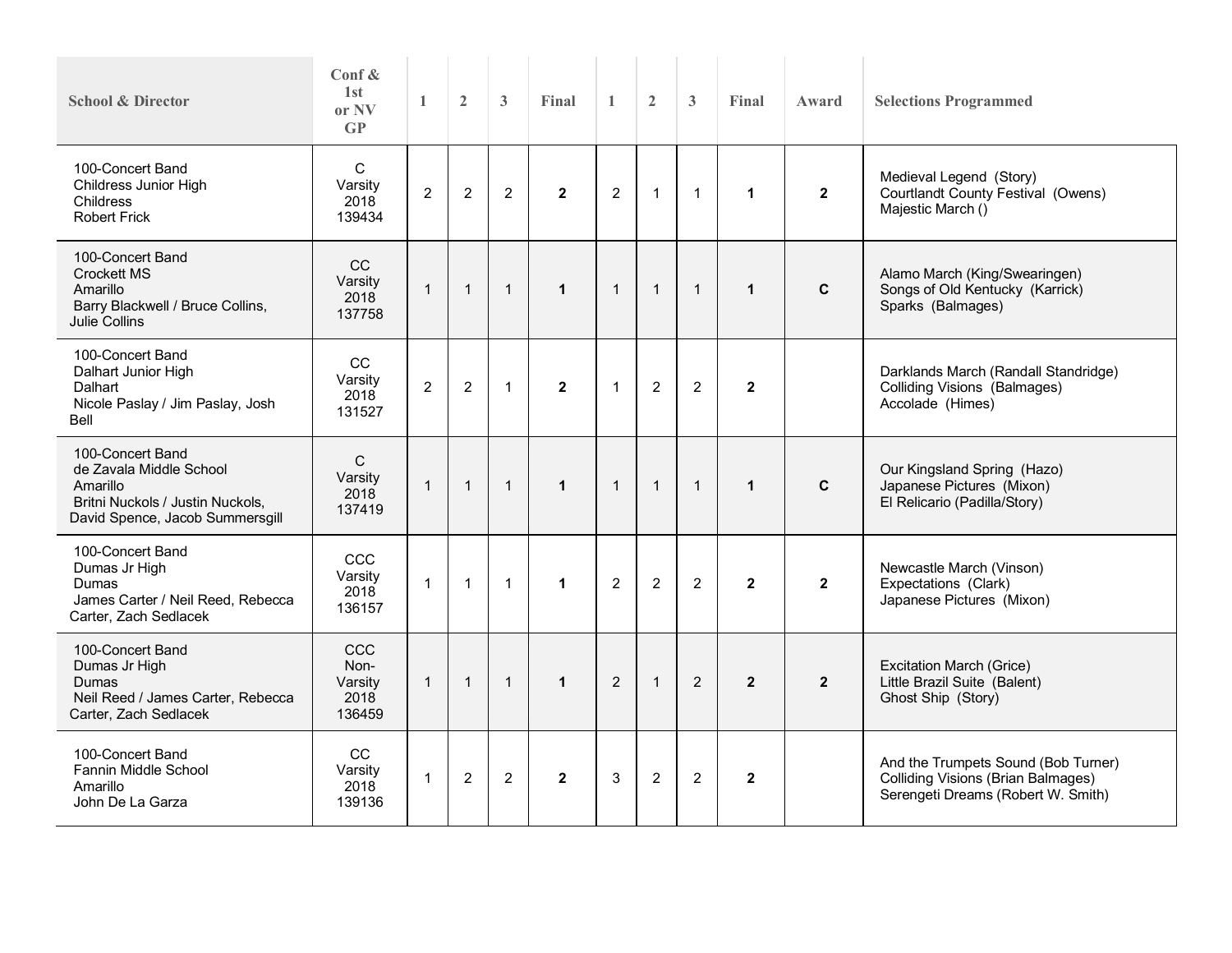| <b>School &amp; Director</b>                                                                                                             | Conf $\&$<br>1 <sub>st</sub><br>or NV<br>$\mathbf{G}\mathbf{P}$ | 1              | $\overline{2}$ | 3              | Final        | $\mathbf{1}$   | $\overline{2}$ | 3              | Final          | Award        | <b>Selections Programmed</b>                                                                                                 |
|------------------------------------------------------------------------------------------------------------------------------------------|-----------------------------------------------------------------|----------------|----------------|----------------|--------------|----------------|----------------|----------------|----------------|--------------|------------------------------------------------------------------------------------------------------------------------------|
| 100-Concert Band<br>Hereford Jr. High<br>Hereford<br>Jonathan Cantu / Raul Villanueva,<br>Robert Hinds, Christy Henson, Clint<br>Larsson | CC<br>Varsity<br>2018<br>138964                                 | $\mathbf{1}$   | $\mathbf 1$    | $\overline{2}$ | $\mathbf{1}$ | $\overline{1}$ | $\mathbf{1}$   | $\overline{1}$ | $\mathbf{1}$   | $\mathbf{C}$ | Spania (David Shaffer)<br>Hsien (Fox)<br>Sundance (Strommen)                                                                 |
| 100-Concert Band<br>Hereford Jr. High<br>Hereford<br>Raul Villanueva / Jonathan Cantu,<br>Robert Hinds, Christy Henson, Clint<br>Larsson | <b>CC</b><br>Non-<br>Varsity<br>2018<br>138962                  | $\mathbf{1}$   | $\mathbf{1}$   | $\mathbf{1}$   | $\mathbf{1}$ | $\mathbf{1}$   | $\mathbf{1}$   | $\overline{1}$ | $\mathbf{1}$   | D            | Mountainbrook March (Akey)<br>Night Fury (Chambers)<br>Corps of Discovery (Owens)                                            |
| 100-Concert Band<br><b>Highland Park MS</b><br>Amarillo<br>James Capes                                                                   | $\mathsf C$<br>Varsity<br>2018<br>136268                        | 3              | 3              | 3              | 3            | $\overline{2}$ | 2              | 2              | $\overline{2}$ |              | Armory (Standridge)<br>Allegretto from Symphony No.<br>7 (Beethoven/Longfield)<br>Excelsior! (Concert March) (William Owens) |
| 100-Concert Band<br>Horace Mann Middle School<br>Amarillo, Texas<br>Terry Baker / Ismael Alfaro, Aaron<br>Rhynes                         | CC<br>Varsity<br>2018<br>139214                                 | $\overline{2}$ | $\overline{2}$ | $\mathbf{1}$   | $\mathbf{2}$ | $\mathbf{1}$   | $\mathbf{1}$   | $\mathbf{1}$   | $\mathbf{1}$   | $\mathbf{2}$ | Pink Lemonade (Nicholas Contorno)<br>Pinnacle (Grice)<br>Blue Ridge Reel (Balmages)                                          |
| 100-Concert Band<br>Memphis Middle School<br>Memphis<br><b>Bryce Mullen</b>                                                              | C<br>Varsity<br>2018<br>139282                                  | 3              | $\overline{4}$ | 3              | 3            | 3              | $\overline{2}$ | 3              | 3              |              | Onward and Upward March (Owens)<br>The Spacious Firmament on High (Sharp)<br>Armory (Standridge)                             |
| 100-Concert Band<br>Pampa JH<br>Pampa<br>Andrew Sedlacek / John Benton,<br>John Johnston, Ashley Robinson                                | CC<br>Varsity<br>2018<br>139332                                 | $\mathbf{1}$   | $\overline{1}$ | $\overline{2}$ | $\mathbf{1}$ | 2              | $\mathbf{1}$   | $\mathbf{1}$   | 1              | $\mathbf{C}$ | Gateway March (Eric Osterling)<br>Crystalline (Clark)<br>Fireball! (Beck)                                                    |
| 100-Concert Band<br>Pampa JH<br>Pampa<br>John Johnston / Andrew Sedlacek,<br>John Benton, Ashley Robinson                                | CC<br>Non-<br>Varsity<br>2018<br>139333                         | $\mathbf{1}$   | 3              | $\overline{2}$ | $\mathbf{2}$ | $\overline{2}$ | $\overline{2}$ | $\overline{2}$ | $\overline{2}$ |              | Wedgewood March (Willie Owens)<br>Dance Celebration (Smith)<br>Ming Court (Pitter)                                           |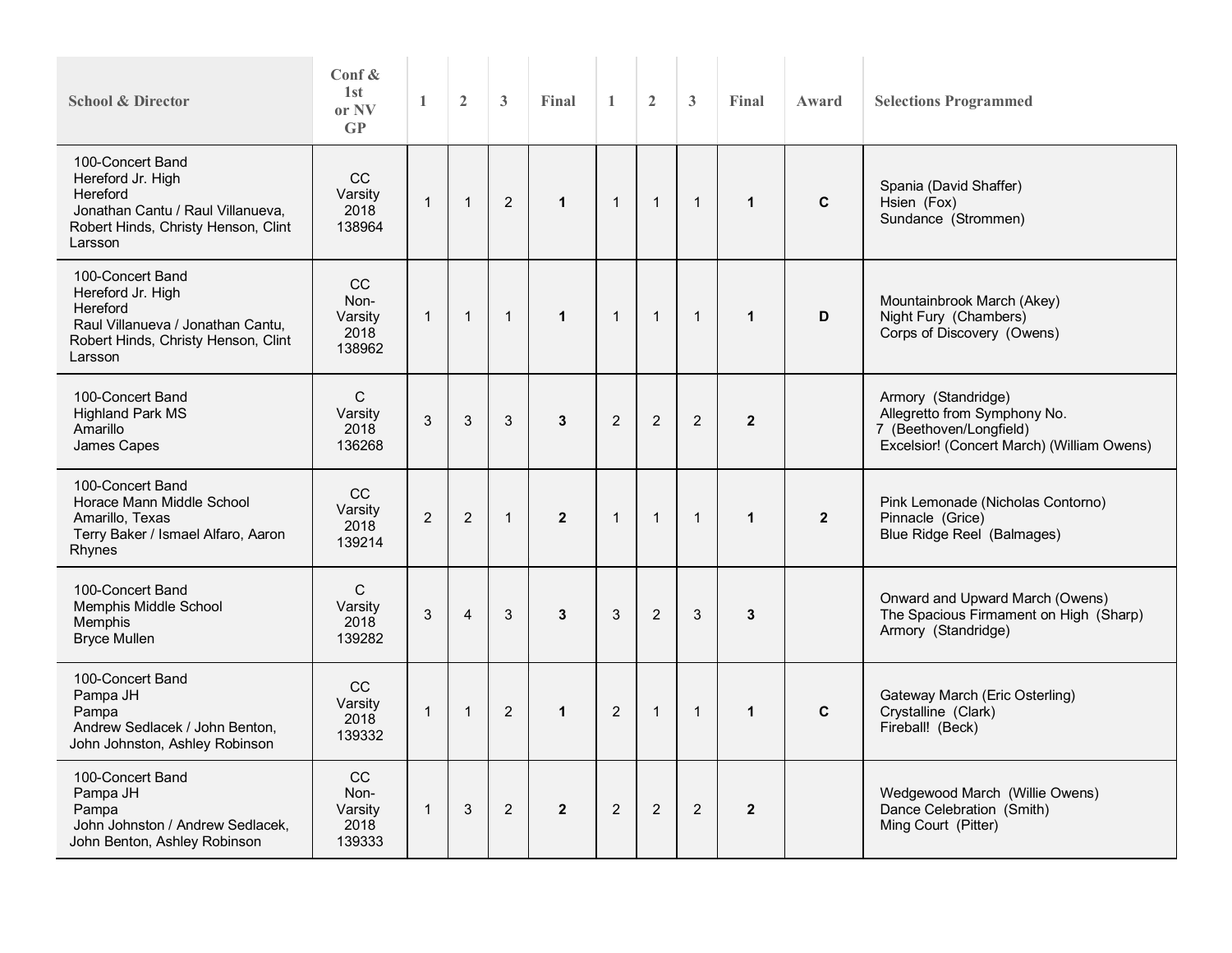| <b>School &amp; Director</b>                                                                     | Conf $\&$<br>1st<br>or NV<br>$\mathbf{G}\mathbf{P}$ | $\mathbf{1}$   | $\overline{2}$ | $\mathbf{3}$   | Final          | $\mathbf{1}$   | $\overline{2}$ | $\mathbf{3}$   | Final          | Award          | <b>Selections Programmed</b>                                                                                        |
|--------------------------------------------------------------------------------------------------|-----------------------------------------------------|----------------|----------------|----------------|----------------|----------------|----------------|----------------|----------------|----------------|---------------------------------------------------------------------------------------------------------------------|
| 100-Concert Band<br>Panhandle Jr. High School<br>Panhandle<br>Jacob Heck / Nick Stephenson       | C<br>Varsity<br>2018<br>129355                      | $\overline{1}$ | $\overline{2}$ | 2              | $\overline{2}$ | 2              | $\overline{2}$ | $\overline{1}$ | $\overline{2}$ |                | Mystery Ride (White)<br>Odyssey (Branchfield)<br>Infinity (James Curnow)                                            |
| 100-Concert Band<br><b>River Road Middle School</b><br>Amarillo<br>Chance Houston / Dustin Olson | C<br>Non-<br>Varsity A<br>2018<br>132315            | 2              | $\overline{2}$ | $\overline{2}$ | $\overline{2}$ | $\overline{2}$ | $\overline{2}$ | $\mathbf{1}$   | $\overline{2}$ |                | Diamond Ridge March (McGinty)<br>Sakura (Story)<br>Dance Celebration (Smith)                                        |
| 100-Concert Band<br>Sam Houston Middle School<br>Amarillo<br><b>Suzanne Pecht</b>                | CC<br>Varsity<br>2018<br>139259                     | $\overline{2}$ | $\overline{2}$ | $\overline{2}$ | $\overline{2}$ | 3              | $\overline{2}$ | $\overline{2}$ | $\overline{2}$ |                | Espana Cani (Narro/arr. Story)<br><b>Black Forest Overture (Sweeney)</b><br>Armory (Standridge)                     |
| 100-Concert Band<br>Sanford-Fritch JH<br>Fritch<br>Elizabeth Field / Rachael Tretow              | $\mathbf C$<br>Varsity<br>2018<br>138694            | $\overline{2}$ | $\overline{2}$ | 3              | $\overline{2}$ | $\overline{2}$ | $\mathbf{1}$   | $\mathbf{1}$   | $\mathbf{1}$   | $\overline{2}$ | Winchester March (John Edmonson)<br>Phantom Ship (Del Borgo)<br><b>Colliding Visions (Balmages)</b>                 |
| 100-Concert Band<br>Spearman Junior High<br>Spearman<br>Bryce Victory / Lauren Spelling          | $\mathsf{C}$<br>Varsity<br>2018<br>139123           | $\mathbf{1}$   | $\mathbf{1}$   | 2              | $\mathbf{1}$   | $\mathbf{1}$   | $\mathbf{1}$   | 2              | $\mathbf{1}$   | $\mathbf{C}$   | Honor Roll March (John Edmondson)<br>In the Bleak Midwinter (Holst/Smith)<br><b>Black Forest Overture (Sweeney)</b> |
| 100-Concert Band<br>Spearman Junior High<br><b>SPEARMAN</b><br>Lauren Spelling / Bryce Victory   | C<br>Non-<br>Varsity<br>2018<br>139122              | 2              | 3              | $\overline{2}$ | $\overline{2}$ | $\overline{2}$ | $\overline{2}$ | 2              | $\overline{2}$ |                | Captain Dane (Owens)<br>Theme and Variations (Broege)<br>Nottingham Castle (Daehn)                                  |
| 100-Concert Band<br>Stratford Jr. High School<br>Stratford<br>Kara Rodden / Katherine Nusz       | C<br>Varsity<br>2018<br>139264                      | $\overline{2}$ | $\overline{2}$ | 2              | $\overline{2}$ | $\mathbf{1}$   | $\overline{2}$ | $\mathbf{1}$   | $\mathbf{1}$   | $\overline{2}$ | Crown Point March (Bruce Pearson)<br>Nottingham Castle (Larry Daehn)<br>Armory (Randall Standridge)                 |